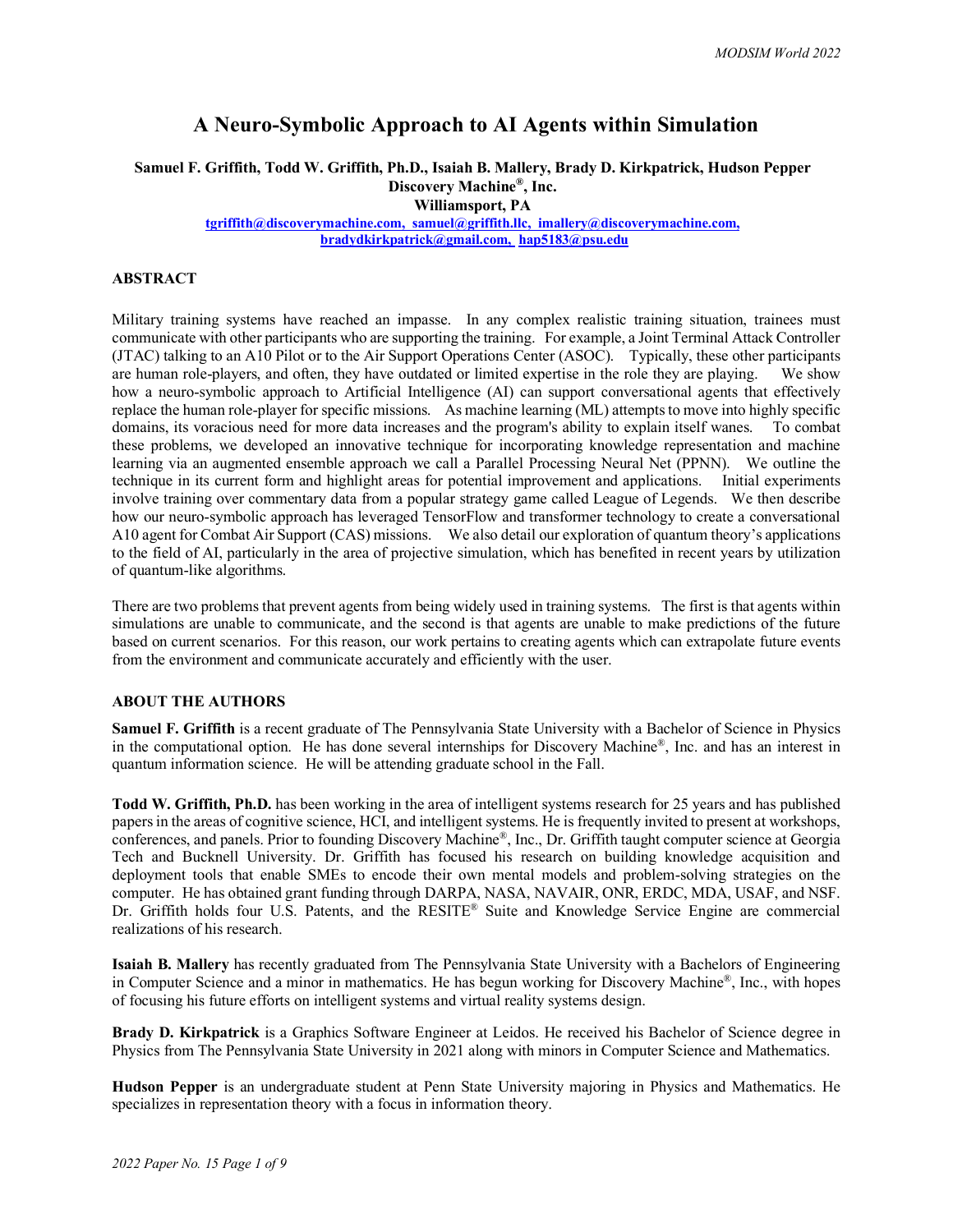# **A Neuro-Symbolic Approach to AI Agents within Simulation**

**Samuel F. Griffith, Todd W. Griffith, Ph.D., Isaiah B. Mallery, Brady D. Kirkpatrick, Hudson Pepper Discovery Machine®, Inc.**

**Williamsport, PA**

**[tgriffith@discoverymachine.com,](mailto:tgriffith@discoverymachine.com) [samuel@griffith.llc,](mailto:samuel@griffith.llc) [imallery@discoverymachine.com,](mailto:cpuskaritz@discoverymachine.com) bradydkirkpatrick@gmail.com , [hap5183@psu.edu](mailto:hap5183@psu.edu)**

#### **1 INTRODUCTION**

Machine learning, especially deep learning techniques, have proven themselves to be powerful for general purpose pattern recognition applications. This is not a small feat, and for this reason, they have become a popular tool for data scientists and computer scientists alike, especially when tackling correlation problems. However, these techniques frequently possess two key limitations that only increase as the complexity scales: data requirements and program 'black-boxing'. In this paper, we explore how to integrate ML with other AI techniques to increase applicability. There are two areas applicable to modeling and simulation that we have explored. The first is natural language processing and the second is projective simulation.

Deep Learning is at a crossroads. It can find correlations in data that are often overlooked by human analysts, but it says very little about causation. Deep Learning seeks patterns in sensors, sounds, images, videos, documents and databases. In its best incarnation it can selectively answer questions by applying categorization and analysis to the data to answer well-formed questions. It is not, however, a solution to all the problems of cognition. It does not offer explanations of "why" but rather presents statistical beliefs based on patterns found in the data.

Cognition is situated and specific. It is not buried deep in some algorithm or rooted in big data analysis. It is the relationship between people's understanding of their circumstance and the circumstance itself. It is tied to what they can share and how they interact with the world and each other; the language that they use and the objects with which they interact; the people with whom they discourse and the topics that they discuss.

Intelligent agents have been used in modeling and simulation applications since the first semi-automated forces (SAF) systems were developed in the early 1980s. These agents, however, have always been limited in real world military training because while they can make simple decisions, they cannot communicate like a human and they cannot think ahead to see what is coming in the near future. In order for the trainee to experience a realistic scenario, generally requires a "white cell" that can role play the communications of the agent; this limits the number of agents that can be added to the simulation and increases the workload for instructors (i.e., the white cell) conducting the training exercise. In the same respect, simple agents within the SAF must be continuously monitored by the white cell to make sure that they are doing what is expected. The agents are not intelligent enough to make their own decisions, which often requires looking out into the future and reacting to the potential changes and decisions of both friendly and adversary agents within the simulation environment.

Our efforts in this research are focused on addressing these two challenges to the M&S community: communication via natural language and projective simulation. We have demonstrated voice-enabled agents in our work on the Joint Theater Air Ground Simulation System (JTAGSS) which is part of the Joint Terminal Control Training and Rehearsal System (JTC-TRS) program of record being fielded by the Air Force. The work described in this paper is also being leveraged to advance capabilities for larger Air Combat Command distributed training within the Distributed Missions Operations Network (DMON). We envision this early work in projective simulation as a way to provide agents with more independence, thereby enabling instructors in the white cell to focus more attention on the trainee and less attention on directing agents.

In a neural net with the goal of interpretating speech from a user within a simulation, there is a key difference from a human interpreter. Whether or not we realize it, our minds are able to interpret speech patterns within the context of the current situation, and this significantly reduces the potential interpretations of an utterance. To combat this inherent flaw, we have endeavored to create a "guided" neural net which is able to filter possible interpretations based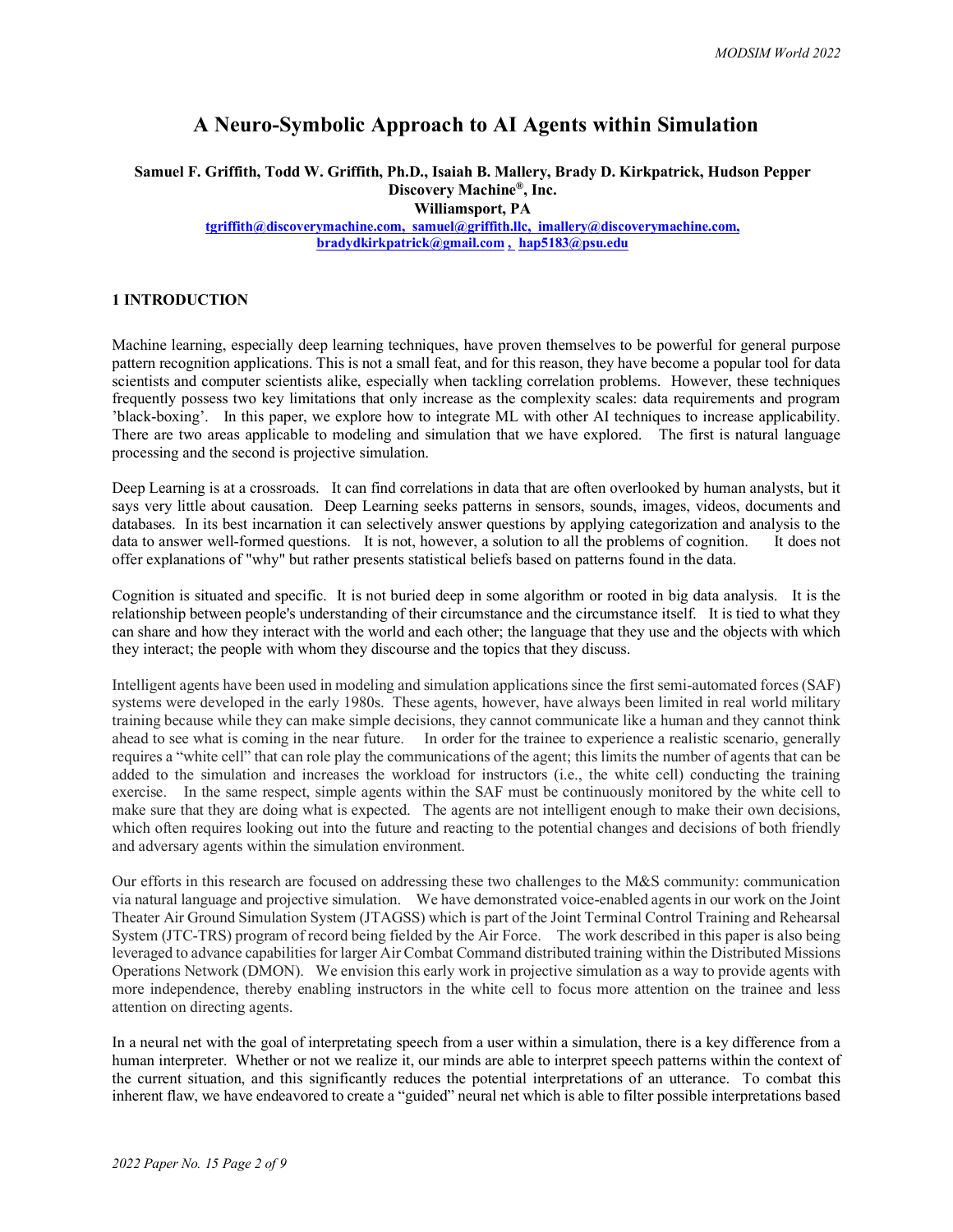on the factors present within a simulation. A neural net may be capable of recognizing overall patterns in semantics and form an accurate representation of meaning much of the time, however this is much more difficult in domains where data is sparse and language is specific to the domain, e.g., commentary for competitive on-line games or military conversations during combat air support missions. By creating a PPNN we create several neural nets which are independently trained for specific situations in the simulation.

We also detail our exploration of quantum AI particularly how a neuro-symbolic approach might create superior quantum agents. We explore several areas; however, we currently believe that this approach could provide the greatest improvement in projective simulation algorithms which use random walks to explore a quantum memory space. We are aware that this work dabbles in several different subtopics. We believe it necessary to take a moment before continuing to explain the interplay of these subdisciplines in our work, and the purpose for doing so. All of this work pertains to two goals: to advance agents' abilities to predict the future as well as their ability to communicate. Both of these goals could benefit from the use of neuro-symbolic approaches as well as quantum theory. In the speech recognition realm, neuro-symbolic approaches can potentially reduce data costs and improve accuracy. In projective simulation, a neuro-symbolic approach provides the potential for more intricate situational analysis. Additionally, both areas could potentially be improved by quantum algorithms, which have recently been shown to have great potential in the world of AI.

### **1.1 KNOWLEDGE REPRESENTATION**

Our research at Discovery Machine®, Inc. (DMI) is focused on AI training programs for both military and civilian domains specifically knowledge representation. Over the past 20 years, DMI has demonstrated the power of knowledge capture and deployment and has successfully developed agents to aid in training such as virtual instructors for Air Force Pilot Training, well-site technicians, hospital staff, and many more both currently in the field and in development. Knowledge representation is a way of capturing the knowledge of subject matter experts such that an intelligent agent shares the mental models of the expert and can apply those models for problem solving, explanation and instruction. This is useful for training programs for obvious reasons: a trainee needs to know when they are wrong, why they are wrong, and what the correct action is and why. Additionally, for debugging purposes, whenever an agent preforms a task in a seemingly unusual way, it is easy to find out whether the agent was acting correctly or incorrectly depending upon its explanation. However, there is one area where machine learning shines brighter than knowledge representation and traditional simulation programs: recognizing patterns and forming correlations quickly. Using Lanczos and other highly efficient tensor analysis techniques allow rapid data processing which is far beyond traditional programs. It was our goal to extract the advantages of both of these approaches.

# **1.2 ON DATA AND NATURAL LANGUAGE PROCESSING**

Statistical Machine Learning (SML) relies on having large quantities of data in a consistent format. This data is used to train classifiers. Large companies such as Google, Meta, Apple & Amazon, data is formatted by design and leveraged daily. It is also many orders of magnitude larger than any data used in military simulations. In other cases, such as AlphaGo Zero which was trained to play the game Go at a world class level, the data could be collected and generated from online sources including games played against itself. Deep Learning was also used effectively to play the online game StarCraft at a professional level. Once again this was achieved by having enormous amounts of well formatted data of prior games. Finally, there are situations in which statistical machine learning classifiers can be created with smaller amounts of data. These include simple pattern recognition examples such as recognizing handwritten characters or understanding simple speech commands. The improvements described in this paper pertain to complex situations where data is sparse (by comparison) and often inconsistently formatted.

Natural Language Processing (NLP) involves text analysis of a traditional spoken or written language (English, French, Spanish, etc.). The most common way of analyzing this data at present is to semantically represent words as vectors and create SML algorithms to analyze this data. Prior to the pervasive use of SML algorithms, NLP was done by directly programming rules by which the computer could understand language. Languages, by their nature are incredibly complex and contain far more data and rules than could ever be directly coded in a practical manner. Indeed, it turns out that even with the utilization of SML, the data required to properly analyze speech from human beings is incredibly demanding. We attempt to make the data requirement less demanding by breaking a problem down into several neural networks which each have a lesser data requirement for performance and sort them based on interpretation from a knowledge representation (KR).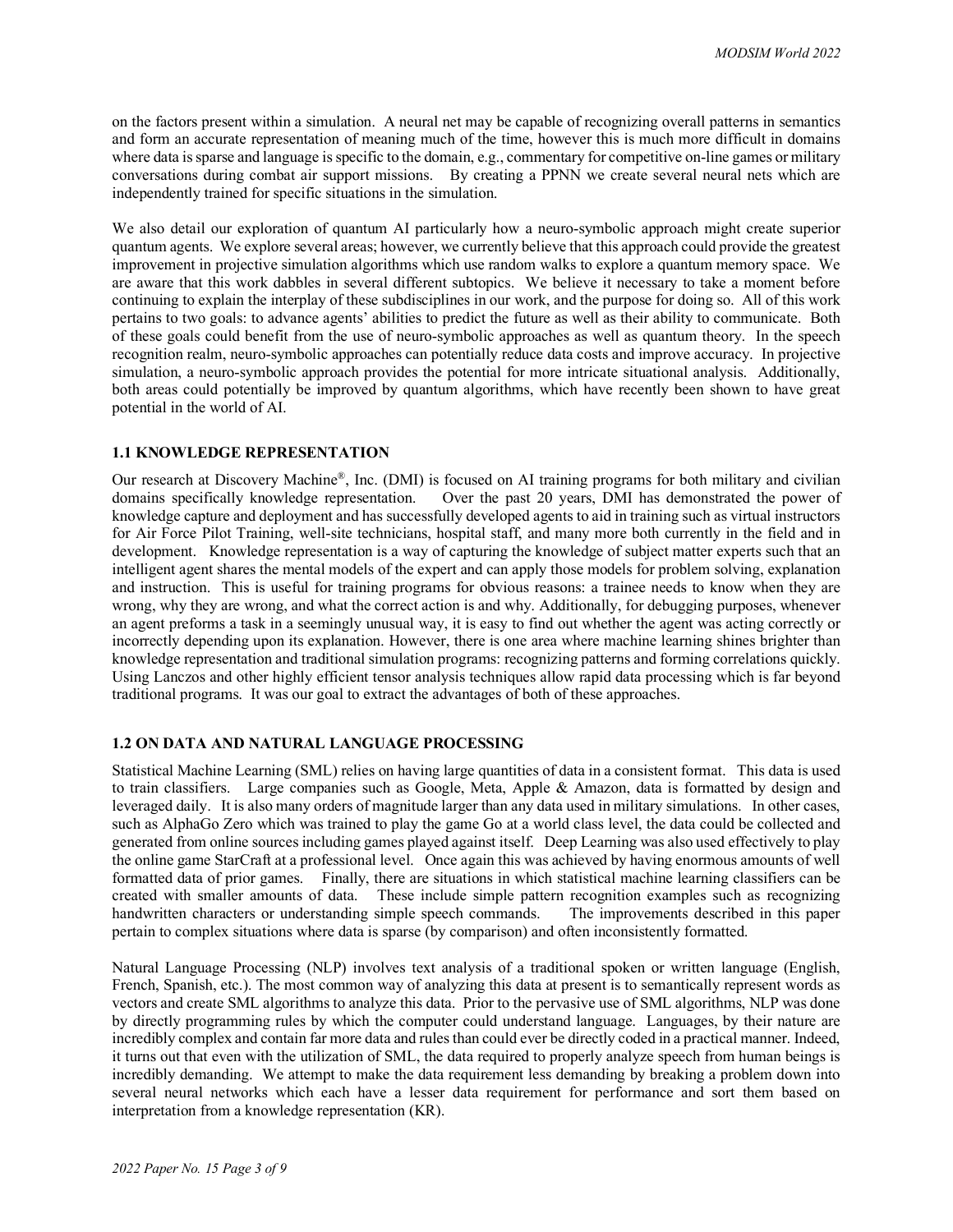#### **1.3 HYBRID AI**

There are many areas of AI that can be leveraged for modeling and simulation (machine learning, knowledge representation, reflection, etc.). For the purposes of this paper, hybrid AI is a combination of AI approaches forming a multi-strategy application. We explore the applications of hybrid AI to language processing as well as the potential of superior quantum AI, especially in the context of projection simulation (PS).

Aside from the possible practical benefit of combining multiple AI forms, this strategy is motivated by a philosophy concerning the true nature of intelligence. In recent years machine learning has become the most prevalent form of AI being studied in both academic and professional circles. It has yielded some amazing results such as Tesla's selfdriving car and even granted scientists an important data analysis tool in areas such as astrophysics. We do not seek to discredit SML as a tool for interpreting large data sets, however, it is not clear that big data interpretation in and of itself will ever constitute a truly intelligent agent. Broken down to its simplest description, SML using neural networks such as Tensor Flow classifiers are matching tools which take varying inputs and matches them to its most likely output. However, it could be argued that an agent which is unable to explain why it makes specific decisions is not intelligent. This begs the question of what is intelligence. Compared to the most obvious example, human beings certainly operate with a great deal of pattern recognition very similar to a SML algorithm. We can interpret images and other patterns in the world and automatically associate them with concepts we have previously encountered. This by itself is insufficient to operate on the level we do however. In addition to taking in large amounts of data and interpreting it, we also perform at a symbolic level, where we make logical decisions based on reason. It is the combination of both of these things that allow humans to perform at such a high level in the real world. It stands to reason that if we base our current understanding of intelligence off human beings, that multiple AI techniques will need to combine to form working agents.

One sub area of symbolic artificial intelligence that was started in the late 1970s is the field of Qualitative Physics (see Hayes, 1979). The idea behind qualitative physics is that humans are able to reason about physics of the world in a qualitative way. For example, one knows that when water is poured into a vessel it will start to fill that vessel. One also can envision what happens when a ball is released on an inclined surface. The theory, however, is that one does not precisely compute these "envisionments" quantitatively but rather qualitatively. So, one understands that the volume of liquid in the vessel will increase but not exactly by how much or in what amount of time. These symbolic representations have been leveraged by Forbus in his Qualitative Process Theory (Forbus 1984,1989, 2007) which is where the idea of "envisionments". Our mental simulations of the world are



**Figure 1: A Rube Goldberg example of Qualitative Physics**

envisionments. They are ways of looking out into the future to see what is going to happen. They are the basis for projection in what makes one situationally aware. The Rube Goldberg picture in Figure 1 is only funny because we can qualitatively simulate what happens at each stage.

In past projects, DMI has built qualitative simulations that enable our agents to project future states of the world using a kind of "envisionment". The difference, however, is that our envisionments of the future also involved the actions and interactions with other agents including adversaries. This made these envisionment computationally intractable allowing only a glimpse into the future. In this paper, we are exploring how a hybrid approach leveraging both symbolic and neural networks for projective simulation can reduce the complexity through the mathematics of quantum mechanics.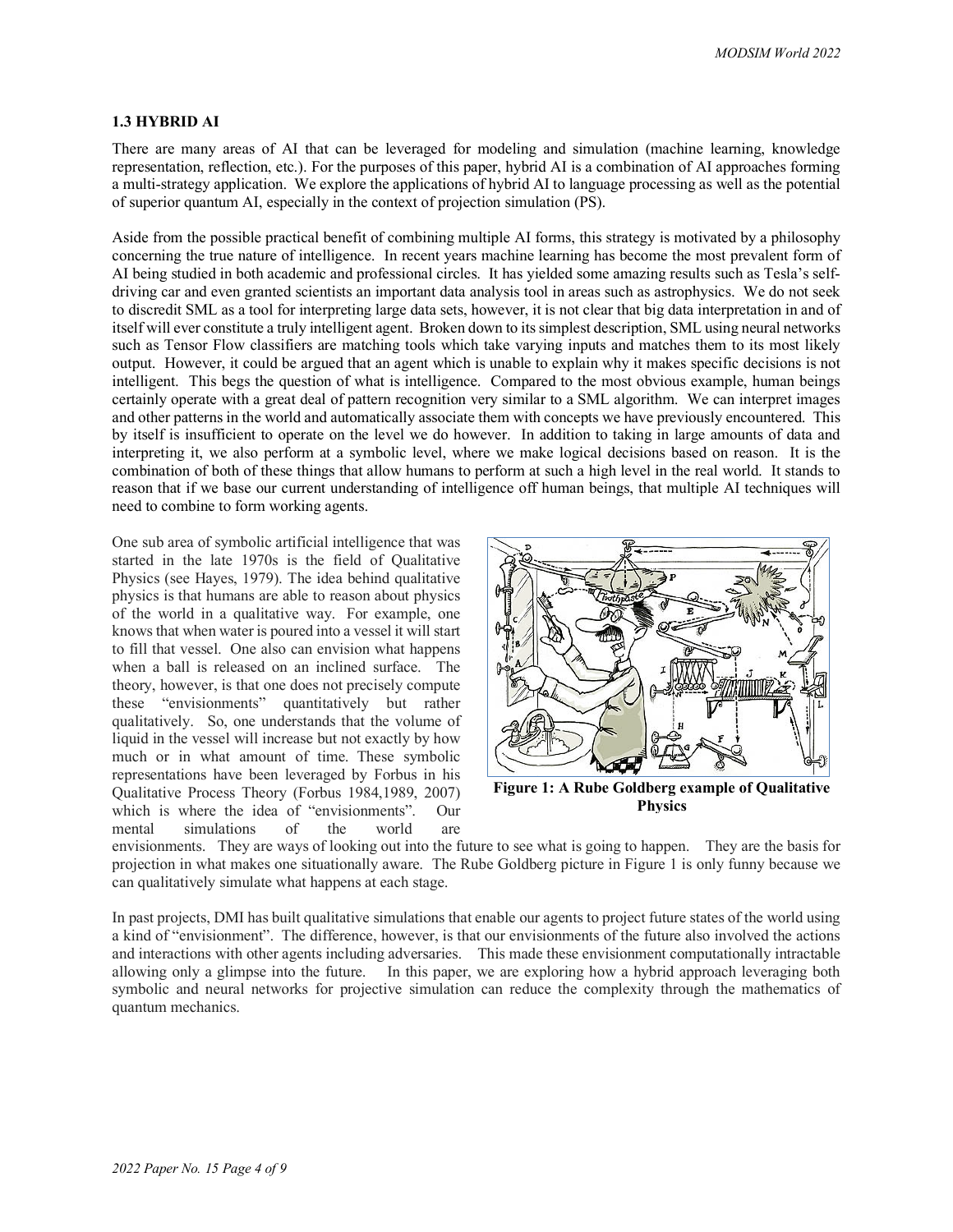# **1.4 ENSEMBLING**

An important tool for consideration is ensembling. It is the process of combining several different neural networks with the same input and output variables (Brownlee, J., 2020). By using a KR in combination with an ensemble of networks, the program is able to determine which of the networks applies most to the situation. In traditional ensembling approaches, several neural nets are applied simultaneously in order to provide a more accurate guess. In our case, we apply neural nets based on the results of the KR.



In model average ensembling, a series of neural networks are simultaneously applied, and the outputs of all are averaged equally to provide the

**Figure 2: Example Ensemble of Three Neural Networks**

final result (Brownlee, J., 2020). This can be useful when using several networks which work in tandem to tackle one particular problem. In a weighted average ensemble however, the final outputs are averaged unequally, and can be adjusted based on data in the training dataset (Brownlee, J., 2020). This can be data intensive, so we have made it out goal to mitigate the need for additional training to find these weights. This task instead falls to the KR.

Our most recent efforts have leveraged a relatively new technique for combining neural networks called Transformers which allows us to bring in much larger trained neural networks such as wav2vec and apply what is called one-shot learning to adapt the speech recognition to the domain. These larger networks are trained based on data from big tech giants such as Meta, Amazon, or Google but are trained for "everyday" language rather than language used in specialized domains.

# **2.1 WHERE WE FOUND OUR DATA**

Our working model was centered around data and commentary from a game called League of Legends. We chose this application for several reasons:

- 1. It is a specialized domain with unique speech recognition requirements.
- 2. It is one of the most popular games in the world, making the volume of data available very large.
- 3. All of the data that we used is freely available to the public, thus making this data-set accessible.
- 4. Riot (the creator of the game) saves rework game data and has a fairly verbose API easily accessible with a personal developer key.
- 5. Many players will record their games with commentary to put on YouTube, which is then transcribed automatically by YouTube, thus allowing for ease in receiving expert commentary.

Our work sought to combine this data from games with transcripts of YouTube commentary to train it effectively. It was our ultimate goal however to attempt this with military data, in which words from a Joint Terminal Attack Controller (JTAC), for example, could be leveraged by an AI A10 pilot agent for doing Combat Air Support (CAS) missions.

# **2.2 CONTEXT ANALYSIS**

It is useful to consider what we mean by context. For the purposes of this paper, context is any additional data about or occurring at the same time as the data being analyzed. Take the toy but practical example of a call center. The purpose of call centers is to efficiently direct callers into categories for their particular issue (payment, cancellation,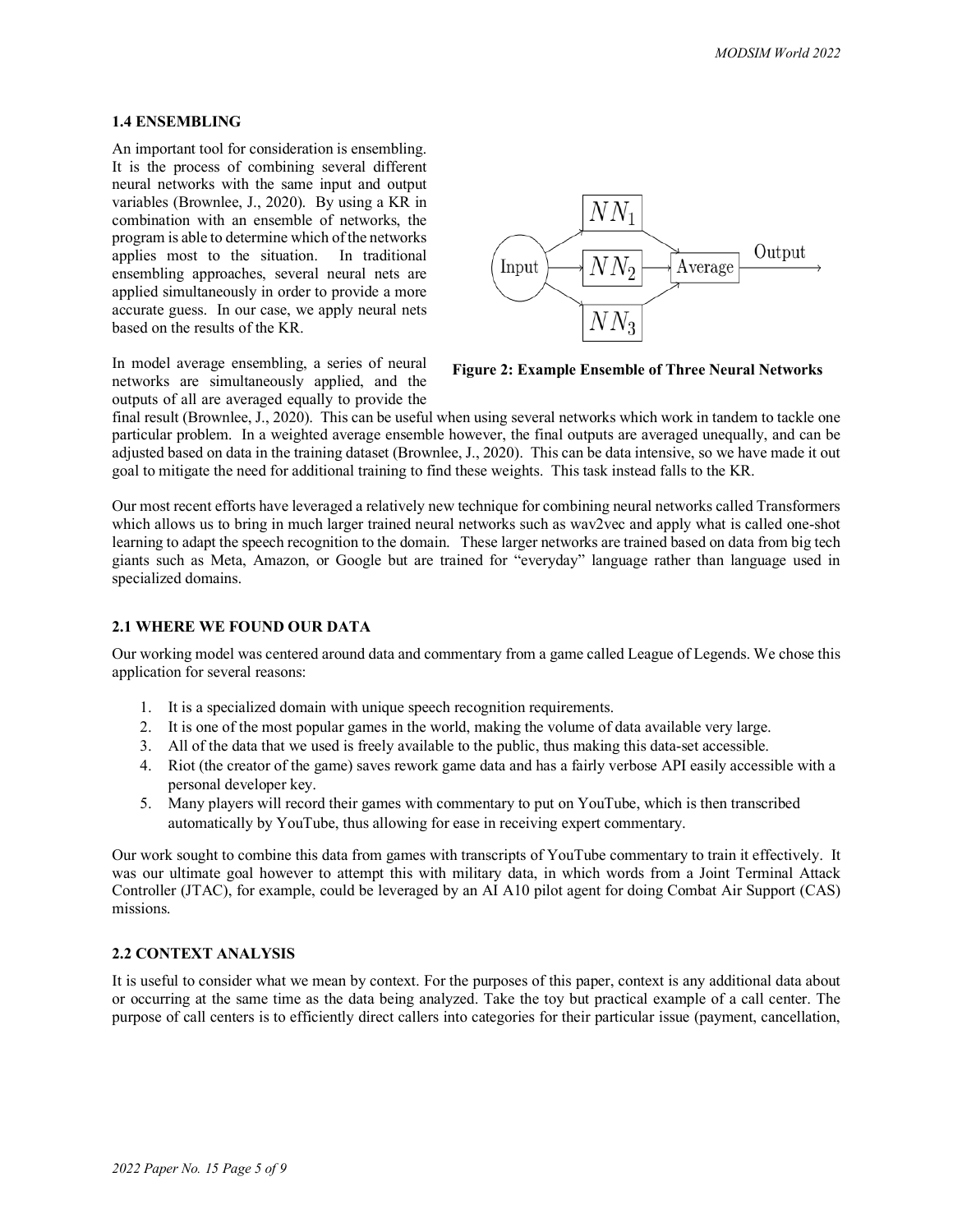

**Figure 3: League of Legends Tournament (**<https://leaguefeed.net/biggest-lol-tournaments/>**)** 

problems with service, etc.) that they are dealing with. A context data point might be 'time of day given time zone' or 'length of time on the line'. These variables can be combined with other variables into a parameter called distress to describe the caller, and thus will hint at the language and goals of the call. It is useful to also consider the fact that context is not by itself a determining factor in the classification. Perhaps with the risk of sounding too obvious, any program is finite. As a result, any knowledge representation of an environment has a finite (and often small) number of parameters it represents for the situation. Thus, any environmental features captured or calculated by a KR must therefore be able to be represented entirely in a compact coordinate form. This is important because machine learning can only manipulate data transformed into a numerical format.

# **2.3 PPNN**

Our network structure has a very standard format. Input layers are created for both contextual and language data, with the contextual data being interpreted by the KR before being fed in a compatible way to the NN. This is how we coined the term Parallel Processing Neural Net, as data is being processed simultaneously by two networks which are inputted different data. An important conclusion to draw from this is that as data demands increase, it is possible to incorporate additional data in alternate locations into the analysis. This is at the root of our contribution to speech recognition.

### **3 RESULTS**

While our model was simplistic in nature, we did at least achieve a result which was effective in analyzing basic speech in League of Legends which is a competitive real time strategy game that has professional teams and a fan base (see Figure 3). It is somewhat unclear if this result indicates an overall improvement in speech recognition, however this shows that the concept can be implemented in a practical environment. We created these techniques in the hope of applying them in more complex and data rich environments, such as for military training purposes. This work is currently being continued by employees of Discovery Machine®, Inc. The main piece of data we were able to use to contextualize the speech was when a kill occurred. We were able to determine whether the kill was on a champion (a player), a building or structure, or an elite monster which the player gains bonus's for killing. In league of legends, all of these events hold special significance for the game and vary in their consequences.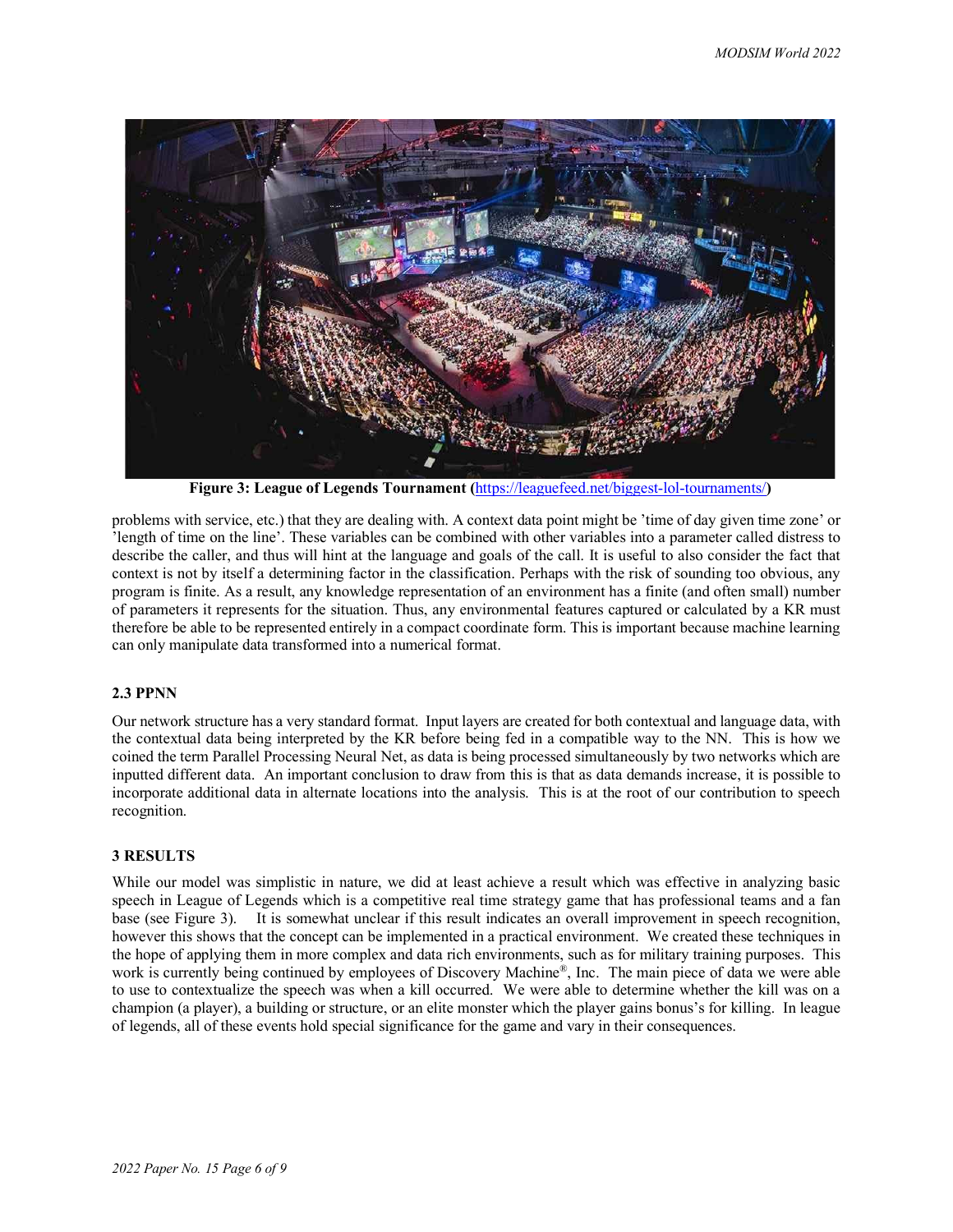### **4 EXPLORATION OF QUANTUM AI AND CURRENT ENDEAVORS**

In the realm of AI, it has been discovered that the mutual dependency of machine learning and quantum theory on tensor manipulation promises to produce superior results in both areas. It was our feeling that if quantum theory could be leveraged to provide improvements for intelligent agents, that this could be a major win for training software. The potential combinations of these fields break into four categories which are nicely summarized by Dunjko and Briegel (2017). They are as follows: Using machine learning to produce superior research techniques in quantum physics, enhancing ML with quantum theory, ML of quantum data, and creation of agents which learn in a quantum environment. Our focus was originally in quantum enhancements of ML and the exploration of the use of KR to enhance these quantum ML algorithms, especially for the purpose of better quantum semantics (use of quantum theory to interpret meaning of speech). More recently, we have also explored introducing KR into quantum projective simulation algorithms. Though we explored multiple ideas, we found that the tensor dependent nature of ML and quantum theory made combining KR into the mix difficult in some applications. However, we hope to provide an overview of the approaches we tried as well as other potential avenues of exploration.

### **4.1 KNOWLEDGE REPRESENTATIONS TO ADAPT A NEURAL NETWORK**

Our first idea and one we spent a great deal of attention on was the possibility of creating a knowledge representation which was able to independently tune the parameters of a neural network to produce the desired result. The main issue with this concept we found is that the creation of neural networks can often be more art than science so to speak, and therefore creating any meaningful process the computer would have "knowledge" of becomes intractable. We also explored the idea of vectorizing contextual data and feeding this back into the neural network as another component. This became difficult because it is unclear how this vectorization could actually be accomplished.

In the mid-90's Mica Endsley (1995) did some groundbreaking work on situation awareness. Her idea was that an agent's awareness occurs in levels: raw information from sensors being the lowest level (level 1), the identification of objects or things being the next level (level 2), and the projection of those objects into the future being the highest level (level  $3$ )<sup>[1](#page-6-0)</sup>. . So for a Football Quarterback, the visual sensor information is the first level, identifying the players, receivers and defenders, is the second, while projecting where those players will be in 5 seconds is the third. In the DoD community these ideas were expanded upon in the area of "sensor fusion" by systems tracking information within theaters of operation. For example, Discovery Machine® has automated entities for training that use sensors to pick up something (a track) that is unidentified (level 1), and then by combining it with other sensory



**Figure 4: Situational Awareness Processing**

information the agent identifies that thing as an adversary (level 2). Once the adversary is identified, the AI entity can project where it expects that adversary to go (level 3).

The next section of this paper explores this third level of situational awareness by leveraging quantum theory to do projective simulation.

# **4.2 PROJECTIVE SIMULATION AND QUANTUM THEORY**

The method most relevant to this conference in our current area of study is the possibility of quantum algorithms in projective simulation. Projective simulation is a method of creating agents which anticipate future events and simulate them in order to determine which action is ideal. Work by Briegel and De las Cuevas (2012) and Tiersch, Ganahl and Briegel (2015) theorize that implementing a memory space (or series of episodic memories) which the agent uses to

<span id="page-6-0"></span><sup>&</sup>lt;sup>1</sup> The levels have been described in many ways from 0 to 5. For our purposes, the fact that there are different levels is sufficient.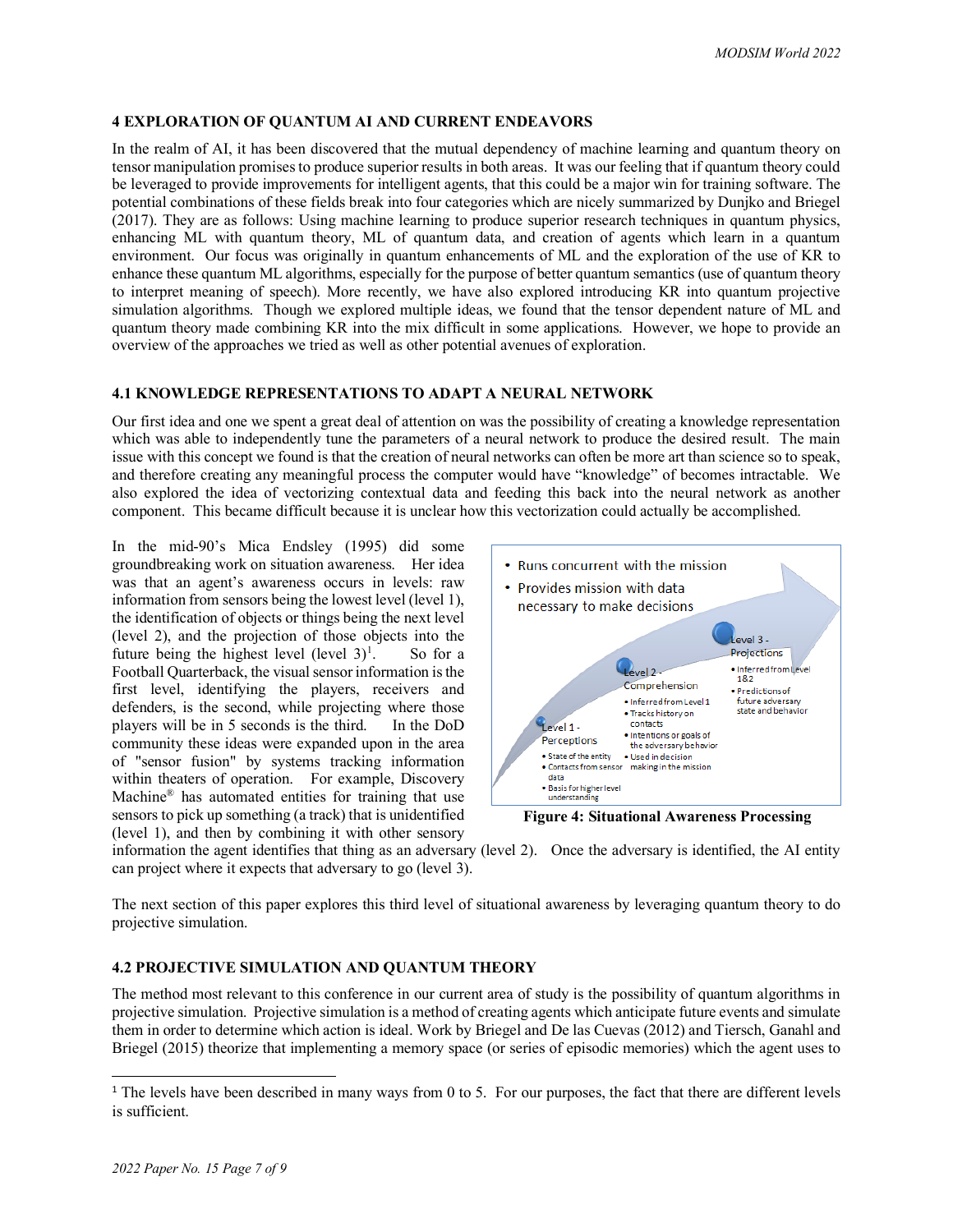simulate future events might present advantages. This works by initiating a random memory walk based on probability through the memory space, and initiating an action from that space if it produces a desired result. This involves using a weighted matrix which is altered whenever an event occurs. The successful completion of an action and the measurement of whether its result was good or bad alters the weighted matrix accordingly, adjusting the probabilities for specific nodes in the memory space. There is also a dissipation effect which reduces the weights of all clips over time, simulating "forgetfulness". This means that sequence of events is roughly as follows: an event occurs, this triggers a random memory walk, this may arrive at an action which the algorithm determines to be good or bad, and the action is initiated only if the simulated result is good. The matrix then alters the weights based on the result. This can be written mathematically as follows:

$$
h(n+1) = h(n) - \gamma(h(n) - 1) + \delta\lambda
$$

Where h is the matrix,  $\gamma$  is the dissipation and  $\delta$  is a dirac delta determining if the result was good or bad (Briegel, De las Cuevas 2012).

The example Briegel and De las Cuevas (2012) use to demonstrate this algorithm is an invader game. The agent is tasked with preventing an invader from entering a wall which has equally separated spaces. The invader can move left one or right one, and the agent must choose to defend left or right based on one of two symbols (arrows generally) which are presented to it. The agent is rewarded when it chooses the correct direction. The previously mentioned dissipation factor comes into play if the meaning of the symbols is changed, and the program must relearn their meaning. This demonstrated an increased efficiency compared to standard methods when the situation surrounding the agent changes. In their work they also detail how this episodic memory could be stored in a quantum memory space. Instead of a series of clips in as classical variables, they become quantum states in a complex vector space known as a Hilbert space. This in turn makes the random memory walk a quantum random walk.

A major theme of our work is determining if symbolic approaches may offer improvements in neural networks and simulations. The basis of our exploration into this work relates to how people might recall memories and use them to project into the future vs how this program currently works. Right now, it seems to operate on good and bad evaluators, which is certainly useful when training an agent to perform better over time. However, it is our hypothesis that the information one gains by performing this type of projective simulation has the potential to be far more complex than good result bad result. It is our hypothesis that by encoding more information about the result of an action as well as a means to interpret the result in a symbolic manner could present significant advantages.

For example, consider a scenario in which a chess player encounters a particular strategy or play. He or she might recall how a particular response to said strategy worked and whether the result was good or bad, but more likely the player also recalls particulars of how said response effected the game. This might include possible responses the opponent might employ to the counter attack, how the action might affect the game at a later time etc.. The example used by Briegel and De Las Cuevas (2012) accounts for a simple task in which there are only two option, but as the complexity increases, additional factors are created which can alter a decision.

Our proposed method of implementing this is that rather than returning a 0 or 1 as the good or bad parameter, a tensor is created which is returned which encodes data along a series of parameters. Examples might be hot/cold or heavy/light. This work is theoretical at the moment and still needs a time to develop, however with additional work we believe it may offer benefits. The approach to this might vary depending on whether a quantum memory space or classical variables are used since classical and quantum information are encoded quite differently, however exploring both of those options is certainly a matter for future exploration.

### **5 SUMMARY OF EFFORTS**

The primary theme of our work was to determine if a hybrid neuro-symbolic approach to creating intelligent agents was effective and could provide improvements to existing agents. Our focus was in the improvement of two areas: Projective simulation and speech recognition, both of which are critical for the advancement of modeling and simulation. Additionally, this approach is founded upon a philosophy that it will require more than either of the two approaches alone to create agents with abilities that mimic true intelligence. While this work is in many ways preliminary, we believe that these results indicate a great potential for future work of this nature. We have shown with a limited dataset that these ideas are at least possible to apply to practical problems in speech recognition.